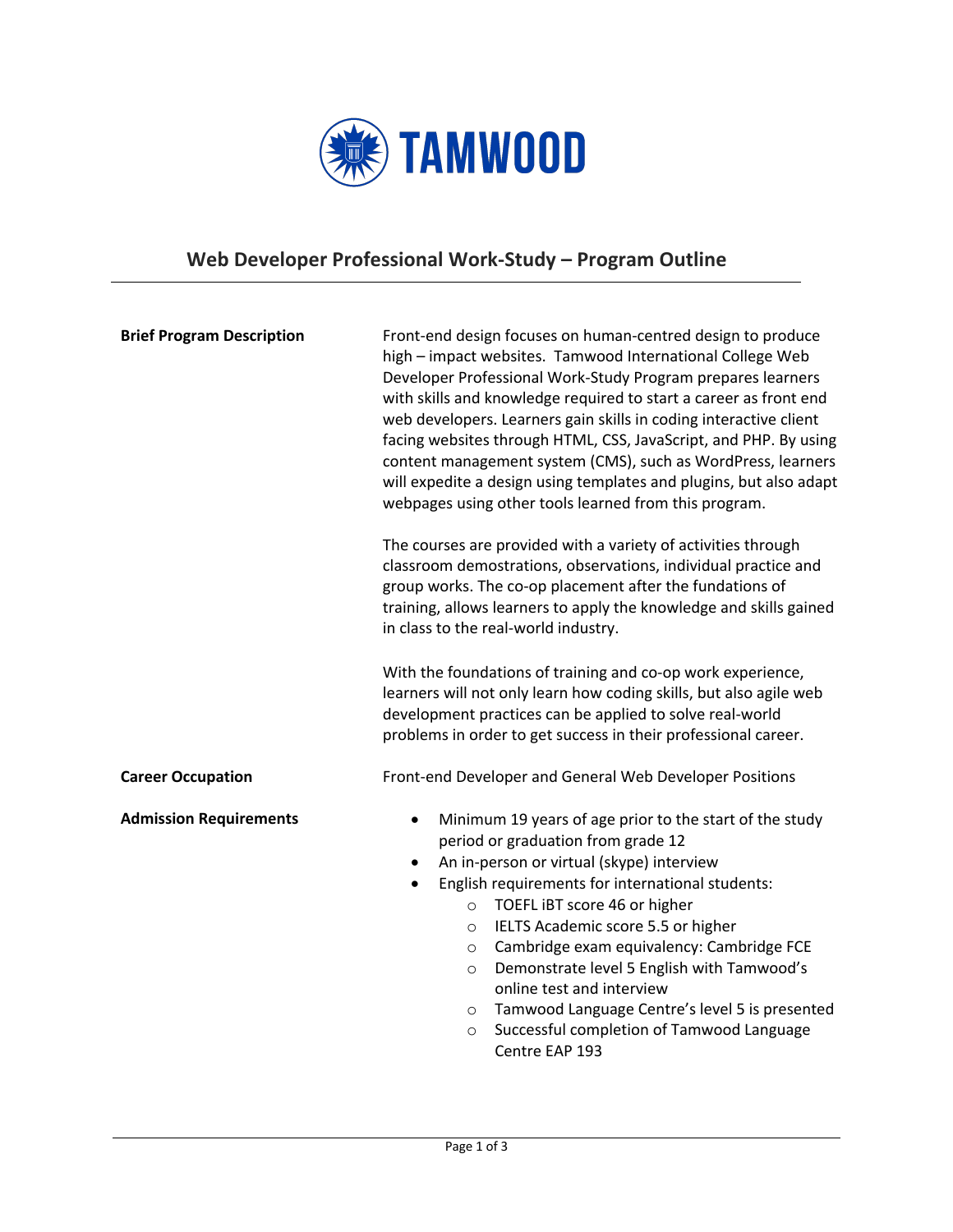| <b>Learning Objectives</b>       | Upon completion of this program successful, learners will have<br>reliably demonstrated the ability to:                                                                                                                                                                                                                                                                                                                                                                                                                                                                                                                                                                                                                                                                                                                                      |  |
|----------------------------------|----------------------------------------------------------------------------------------------------------------------------------------------------------------------------------------------------------------------------------------------------------------------------------------------------------------------------------------------------------------------------------------------------------------------------------------------------------------------------------------------------------------------------------------------------------------------------------------------------------------------------------------------------------------------------------------------------------------------------------------------------------------------------------------------------------------------------------------------|--|
|                                  | Apply the fundamentals of web development skills to<br>$\bullet$<br>build responsive web applications through HTML and CSS<br>Write well-structured, semantic mark-up with an eye for<br>$\bullet$<br>accessibility and search engine optimization (SEO)<br>Analyze and customize JavaScript code<br>$\bullet$<br>Code and deploy basic and intermediate JavaScript,<br>$\bullet$<br>jQuery, and AJAX programs<br>Identify PHP architecture, usage of services and apply<br>$\bullet$<br>PHP concept to develop frontend application supported<br>by backend web servers<br>Create and deploy personal portfilo website by using<br>٠<br>CMS - Wordpress and coding languages, such as HTML,<br>CSS, and Javascripts<br>Create and edit content, add functionality, and select<br>$\bullet$<br>custom templates and themes through Wordpress |  |
| <b>Method(s) of Evaluation</b>   | Throughout the program, learners will be evaluated through the<br>following:<br>Lectures<br>$\bullet$<br>In class exercises / Case studies<br>$\bullet$<br>Demonstrations<br>$\bullet$<br>Presentations<br>٠<br>Individual Assignments/Projects/portfilos<br>٠<br><b>Group Projects</b><br>$\bullet$                                                                                                                                                                                                                                                                                                                                                                                                                                                                                                                                         |  |
| <b>Completion Requirements</b>   | In order to graduate from the program with the skills and<br>competencies work as a Front End Web Developer, learners must<br>meet Tamwood's attendance requirement and complete all<br>assigned projects to the satisfaction of the criteria set out by<br>each course in the program.                                                                                                                                                                                                                                                                                                                                                                                                                                                                                                                                                      |  |
| <b>Program Duration</b>          | 960 hours, 48 weeks                                                                                                                                                                                                                                                                                                                                                                                                                                                                                                                                                                                                                                                                                                                                                                                                                          |  |
| <b>Homework Hours</b>            | 120 hours                                                                                                                                                                                                                                                                                                                                                                                                                                                                                                                                                                                                                                                                                                                                                                                                                                    |  |
| <b>Delivery Method(s)</b>        | In-class instruction                                                                                                                                                                                                                                                                                                                                                                                                                                                                                                                                                                                                                                                                                                                                                                                                                         |  |
| <b>Required course materials</b> | Each learner will be required to bring a laptop (PC or Mac) with at<br>least 8GB of RAM, 256GB storage and a 1.8 GHz 64-bit processor.<br>Additional materials listed in each course outline.                                                                                                                                                                                                                                                                                                                                                                                                                                                                                                                                                                                                                                                |  |